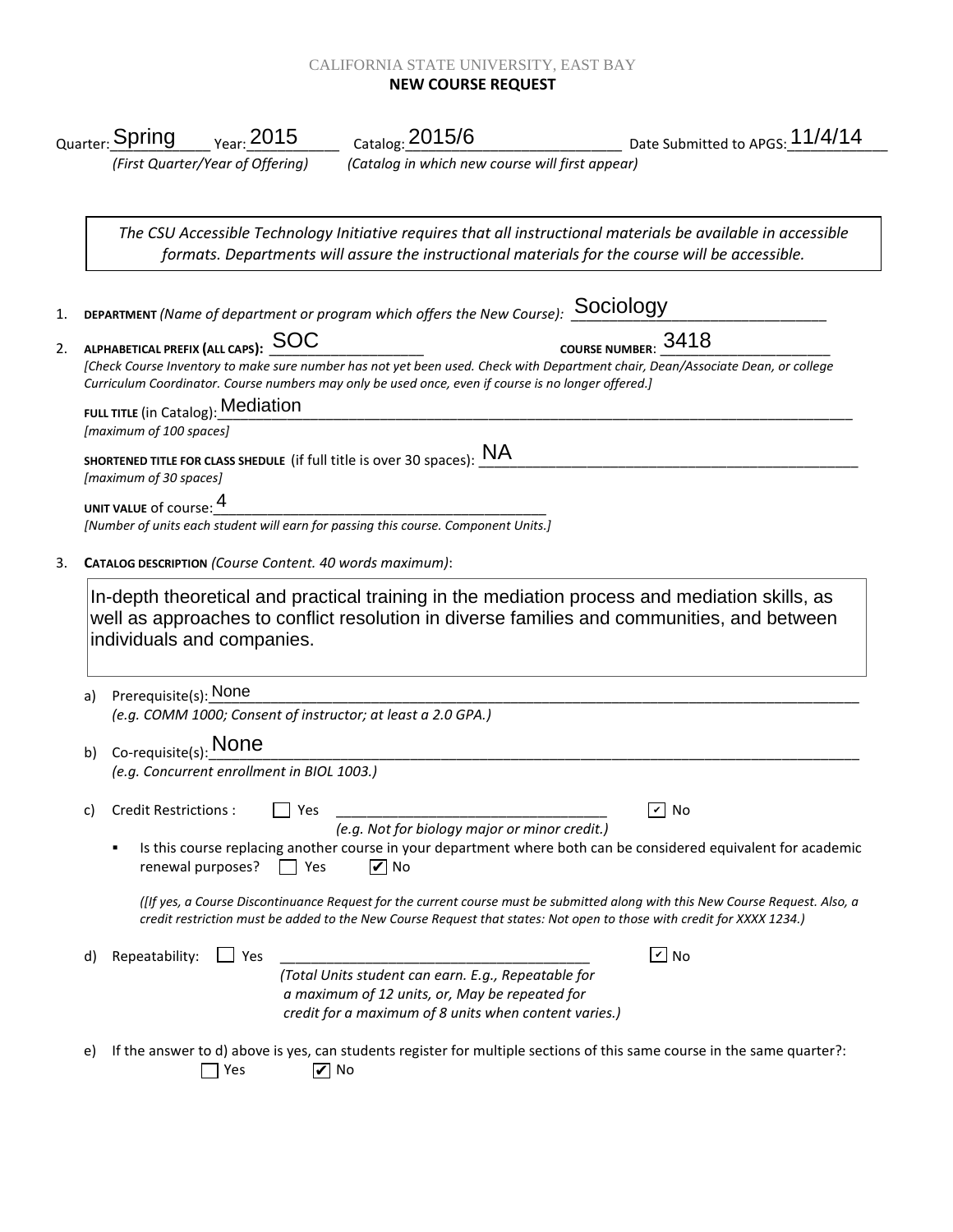- f) Cross-listing:  $\Box$  Yes **V** No
	- If yes, list primary and secondary departments. Primary: \_\_\_\_\_\_\_\_\_\_\_\_\_\_\_\_\_\_\_\_\_\_\_ Secondary: *(A New Course Request must be submitted for each of the two departments. Cross-listed courses are those that are identical, except for the course prefix.)*
- g) Dual-listing:  $\Box$  Yes **V** No
	- *(If yes, list the upper-division course number and title if this new course is at the graduate level or list the graduate course number and title if this new course is at the upper-division level. If both the upper-division and the graduate level courses are being proposed at the same time, a New Course Request form must be submitted for each of the two courses.)*

Upper-division or Graduate level: Course # and Title \_\_\_\_\_\_\_\_\_\_\_\_\_\_\_\_\_\_\_\_\_\_\_\_\_\_\_

- h) Miscellaneous Course Fee:  $\Box$  Yes. Fee amount: \$ (If Yes, approval must be obtained from the Campus Fee Advisory Committee, which is handled by the Office of the VP, Administration and Finance. Note: all miscellaneous course fees under \$50 are covered by the A2E2 fee paid by students.)  $\sqrt{v}$  No
- i) Grading Pattern:  $\Box$  ABC/NC  $\Box$  CR/NC only  $\Box$  A-F or CR/NC (student choice)  $\sqrt{\phantom{a}}$  A-F only
- j) Hours/Week of Lecture:  $\frac{4}{1}$  (If no activity or lab, entire unit value from #2 above is placed here.) Non-Activity/lab units: 4 (If there is an activity or lab component, then list only the non-activity/lab units here.)
- k) Hours/Week of Activity or Lab (if applicable):  $NA$  $\Gamma$  (If there is an activity or lab component, then list only the activity/lab units here). If no activity or lab, indicate "None": None Activity/Lab units: NA
- I) Taught entirely on-line, on-ground, or hybrid (both):  $\Box$  On-line  $\Box$  On-ground  $\Box$  Hybrid (both online and on-ground) If the answer is on-line or hybrid, also respond to the additional three questions below:
	- i. Describe the strategies for teaching this course either in an on-line or hybrid format. (Discuss the instructional methods for offering the course(s) content in an online or hybrid format)

We will use the collaborative elements of BB to deliver course content and facilitate discussion among students and between and faculty.

ii. Describe the experience, support and/or training available for the faculty members who will teach this online or hybrid course. (Discuss how you will ensure that faculty will know how to teach online or in a hybrid format.)

Faculty who teach this course as a partial-online (hybrid) course and do not already have online training will collaborate with BB support staff to utilize synchronous and asynchronous tools.

iii. Assessment of online and hybrid courses. (Discuss how your department will assess the quality of the online and/or hybrid instruction to ensure it is equal or superior to your on-ground instruction). **Note: Assessment of learning is NOT addressed through student evaluations.**

Course goals will capture one or more departmental SLOs. The assessment instrument will be an embedded course assignment. The instrument will be designed to measure SLOs, but will also measure online aspects of the course experience including, but not limited to, students' capacity to comprehend and critically analyze materials delivered through an online format.

m) Offered on state-support or self-support:  $\boxed{\phantom{s}}$  State-Support  $\boxed{\phantom{s}}$  Self-Support  $\boxed{\mathbf{v}}$  State-Support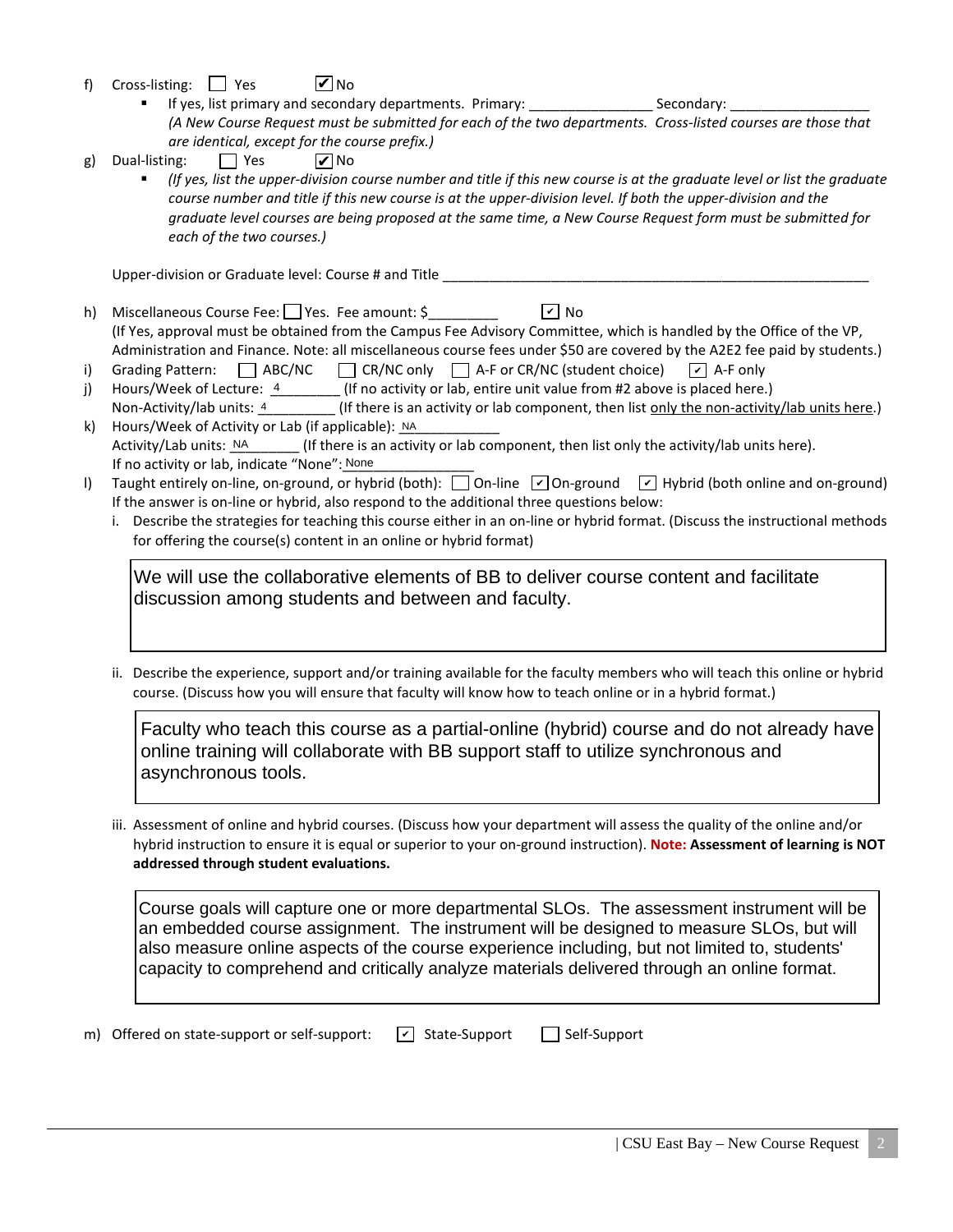## 4. **COURSE INVENTORY DATA**

*(All information needed to complete #4 can be found in Appendix B, Course Classification System and Faculty Workload Formula. Once you decide on the Instructional Format, the remaining information is based on the corresponding Course Classification Number and falls neatly into place. If the course contains an activity or lab component, in addition to a lecture, discussion, or seminar component, be sure to list both components and indicate the appropriate hours/week in "j" and "k" above.)*

|               | <b>CSU Course Classification System</b><br>and Faculty Workload Formula                                                                                                                                                                        | <b>First</b><br>Component | Second<br>Component |
|---------------|------------------------------------------------------------------------------------------------------------------------------------------------------------------------------------------------------------------------------------------------|---------------------------|---------------------|
| a.            | <b>Instructional Format</b>                                                                                                                                                                                                                    | lecture/compositon        |                     |
| b.            | <b>Course Classification Number</b>                                                                                                                                                                                                            |                           |                     |
| $C_{\bullet}$ | Class Hours/Week [Instructor Contact Hours]                                                                                                                                                                                                    |                           |                     |
| d.            | Student Credit Units [Component units/Units earned]                                                                                                                                                                                            |                           |                     |
| e.            | Workload K-factor [based on CS#]                                                                                                                                                                                                               | 1 ()                      |                     |
| f.            | Weighted Teaching Units [component units $X$ K-factor; d $X$ e =                                                                                                                                                                               |                           |                     |
| g.            | Normal Limit/Capacity [based on CS#. Note: Courses approved by<br>the GE Subcommittee of CIC to satisfy GE Area C4 or D4 must<br>have an enrollment capacity of 40. This maximum capacity is<br>temporary and will again be reviewed in 2012.] | 35                        |                     |

## 5. **GENERAL EDUCATION-BREADTH REQUIREMENT(S), U.S. HISTORY-INSTITUTIONS REQUIREMENT, UNIVERSITY WRITING SKILLS REQUIREMENT** to be satisfied.  $\Box$  Yes  $\sqrt{V}$  No

 (If yes, list Area and Subarea, if appropriate for GE and Category for the Code. Refer to the GE Chapter in this manual for an explanation of the procedure for getting this course approved for GE or the Code Requirement. Refer to the University Writing Skills Chapter in this manual for an explanation of the procedure for getting this course approved for the UWSR.)

6. **JUSTIFICATION FOR/PURPOSE OF** the proposed new course: [Why does this course need to be added? Will this course be used in one of your existing majors, options, minors, or certificates? If so, which one and how? Will the major, option, minor, or certificate need to be revised as a result of the addition of this course?]

Mediation has been offered each spring for the past five years as an Issues in Sociology (Soc 3999) course. The course meets enrollment each time it is taught and, thus, has demonstrated that there is student demand for the course. Moreover, this course is taught during the spring term so that students can be exposed to broader academic work on mediation by attending (in person or via free streaming) an annual mediation conference hosted by Hasting School of Law and Stanford Law School. Given the limitations of repeated use of Soc3999, we are asking to make this course a permanent offering.

## 7. List of all **Student Learning Outcomes** (SLOs) for this new course.

• SLO3: This course helps students understand social diversity with the ability to read and understand academic studies and critically analyze cultural representations of populations in order to better assist with conflict resolution.

• SLO1: Through the case studies this course helps students understand and analyze data, data collection and data analysis.

• SLO4: This course gives the tools to successfully work in the community as mediators and through internship placements in local mediation services agencies.

• SLO6: With its focus on theories of alternative dispute resolution, this course helps students understand theoretical issues with the ability to read, interpret, integrate, and synthesize abstract sociological and legal arguments.